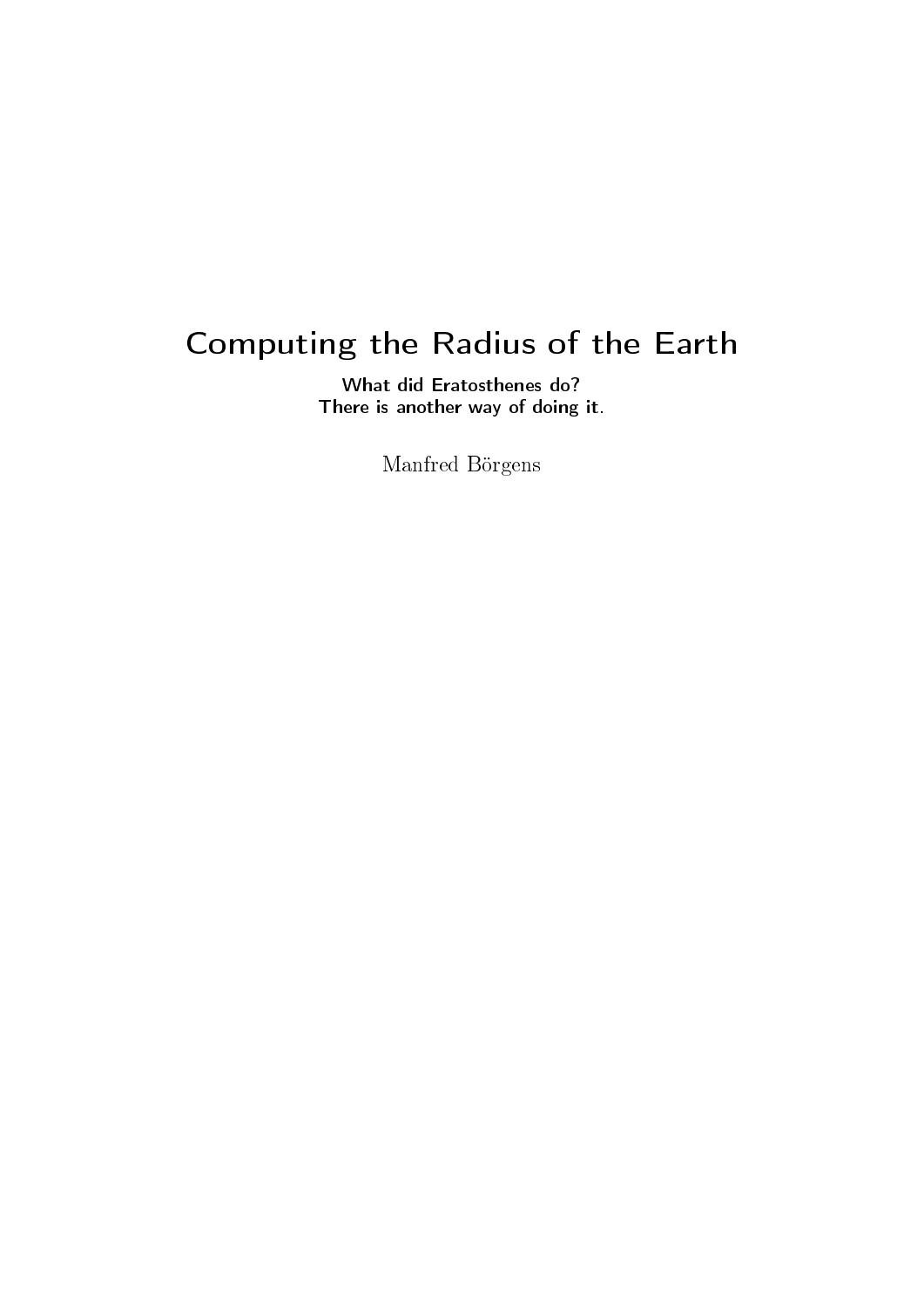#### Prologue. Eratosthenes

More than 2200 years ago, the Greek mathematician Eratosthenes computed the circumference U of the Earth (and thus the radius  $R$ ) by an ingenious method, and probably was the first one to achieve this. He was the head of the famous library of Alexandria in Egypt. In the South of Egypt, the city of Syene (now Assuan) was situated on the banks of the river Nile. Eratosthenes took Alexandria and Syene as reference points for his measurement. He assumed that both cities lay on the same meridian and that Syene lay on the Tropic of Cancer (the northern tropic). Furthermore, Eratosthenes knew the distance between the two cities. In Figure 0.1. we find a sketch of Eratosthenes' mathematical model: A cross section through the Earth along the Alexandria-Syene meridian with the Sun standing perpendicularly above Syene and standing at an angle  $\alpha$  from the zenith in Alexandria. We see the sunrays shining onto the two cities when the Sun reaches his highest position at the begin of summer. As the sunrays arrive in parallels we also find  $\alpha$  as central angle which can be taken as a measure for the distance between the cities. Eratosthenes found  $\alpha = 7.2^{\circ}$  which gave this distance as 1/50 of the circumference of the Earth. And this result is astonishingly good! Eratosthenes measured the distance Alexandria - Syene and the circumference in *stadia* and we do not know exactly which length a *stadion* in ancient Egypt had. In modern length units one would get a circumference of approx. 42000 km.



Figure 0.1. Eratosthenes' mathematical model for measuring the circumference of the Earth (not to scale)

Eratosthenes lived in the 3rd century B.C. Since long before his lifetime, Greek philosophers assumed that the Earth was spherical. It's a myth that in hellenistic times and even much later in the Middle Ages the notion of a flat Earth was common belief.

Quite naturally, Eratosthenes' measurement and calculation could not be totally accurate. His assumptions - the Earth being a perfect sphere and the parallelity of the sunrays - are not exactly correct. Furthermore, Syene does not lie on the same meridian as Alexandria and does not lie on the Tropic of Cancer (but nearly does).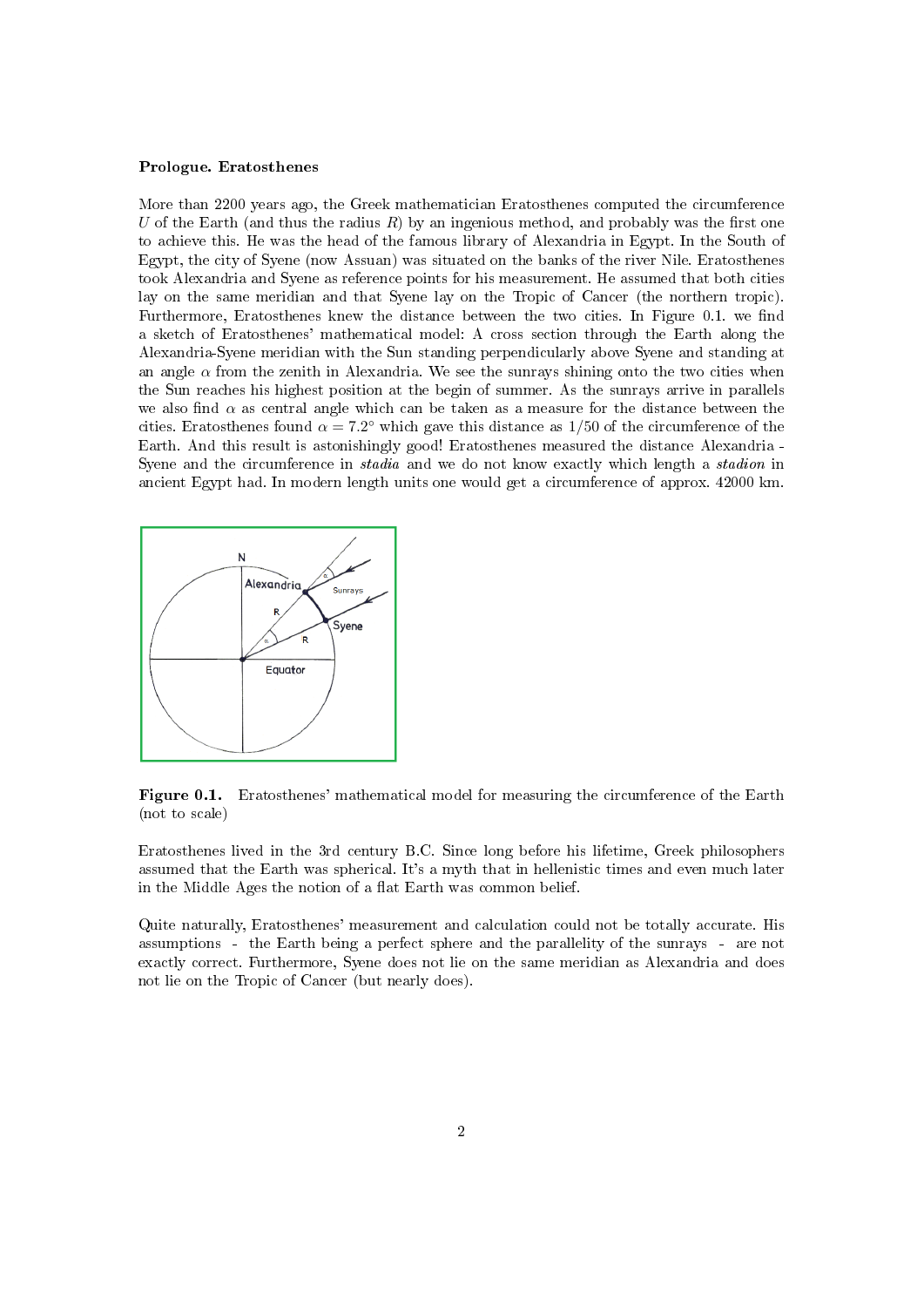## 1. A Different Idea

Eratosthenes' mathematical reasoning and the measurements he took can be quite easily reproduced nowadays. But are there other ways to compute the radius of the Earth? Well, there certainly are, and one very interesting and quite surprising idea appeared in Colin Wright's blog [1]. This blog gives a presentation of the idea in several stages (you can study them backwards beginning with [2]). In his blog [3], Colin Beveridge contributed to the discussion of the idea [4]. - Both blogs belong to my favourites and are recommended to the attention of the reader.

Now what is this idea? Is it necessary to take measurements at two different places? Or is there a way to do it locally? The way of reasoning starts with the conjecture that at sunrise on the beach, the time needed for the sunrays wandering down a pole depends on the radius of the Earth. This conjecture includes knowledge about the date and the observer's latitude.

This idea proved to be fruitful and practicable. Chapters 4. and 5. will show how it works.

## 2. Geocentric Coordinates

The following chapters use a geocentric model [5]. This model uses spherical trigonometry and allows to describe the relative positions of Earth and Sun in a straightforward way. This description contains equatorial [6] and horizontal [7] coordinates; see chapter 5. The geocentric model is geometrically equivalent with other astronomical models, in particular with the heliocentric model with the Sun in the center - both models give valid descriptions of the relative movements of Earth and Sun.

The figures in chapters 4. and 5. which show the Earth as well as the Sun are based on the geocentric model. But these figures and the related computations contain some simplifying assumptions: The center of the celestial sphere is the Earth which is thought as a mere point. The Sun moves on the celestial sphere and is also thought as reduced to a point. At equinox the Sun describes a great circle, and apart from equinox a small circle whose plane is parallel to the plane of the great circle. - In this simplied model, the deviation from reality is negligible as far as our goal, the measuring of the radius of the Earth, is concerned. The small deviation is - among other reasons - due to the fact that the celestial sphere is not exactly spherical because the distance Earth - Sun is not constant, and of course Earth and Sun are not points. But the radii of these bodies are very small compared to their distance.

#### 3. Distance of the horizon

Figure 3.1. describes the moment when someone who is at a sea shore sees the Sun rising over the horizon. Her or his eyes are at height  $h$ . The upper sketch shows the radius  $R$  of the Earth, the distance of the horizon a and the corresponding angle  $\gamma$ . The lower sketch shows that the Sun is standing at angle  $\gamma$  below the tangential plane at the observer's foot.

 $(3.1)$   $a = \sqrt{2Rh + h^2} \approx$ √  $2Rh$  (approximation for small h)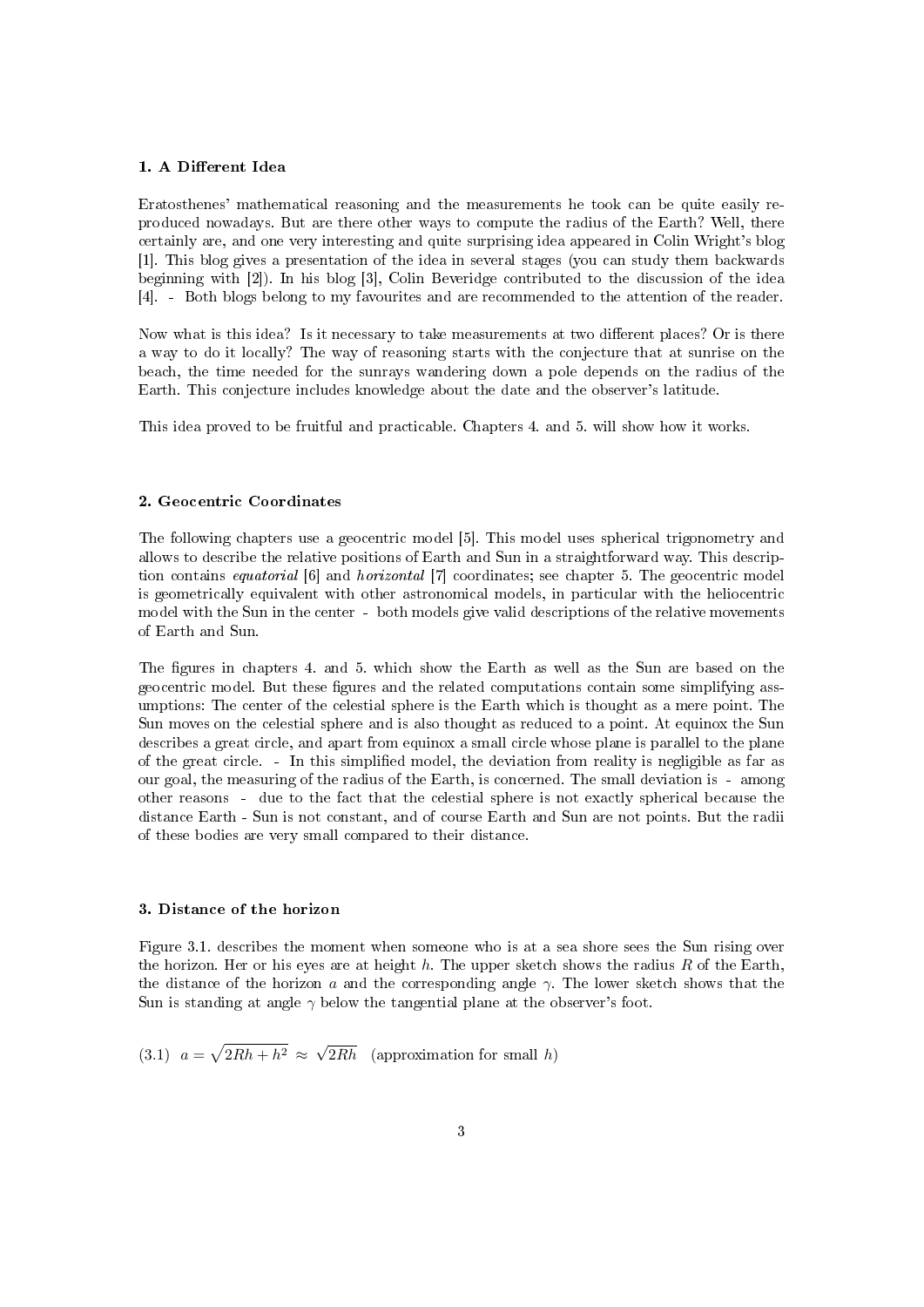(3.2) 
$$
\sin \gamma = \frac{a}{R+h}
$$
  $\gamma \approx \sin \gamma = \frac{\sqrt{2Rh + h^2}}{R+h}$  (approximation for small  $\gamma$ )

(3.3) 
$$
\gamma \approx \sqrt{\frac{2h}{R}}
$$
 in radians (approximation for small  $\gamma$ , h)





Figure 3.1. Horizon

In the strict sense,  $\gamma$  should be negative because the Sun stands below the horizon. In this chapter, the sign is of no importance. We shall change the sign in chapter 5.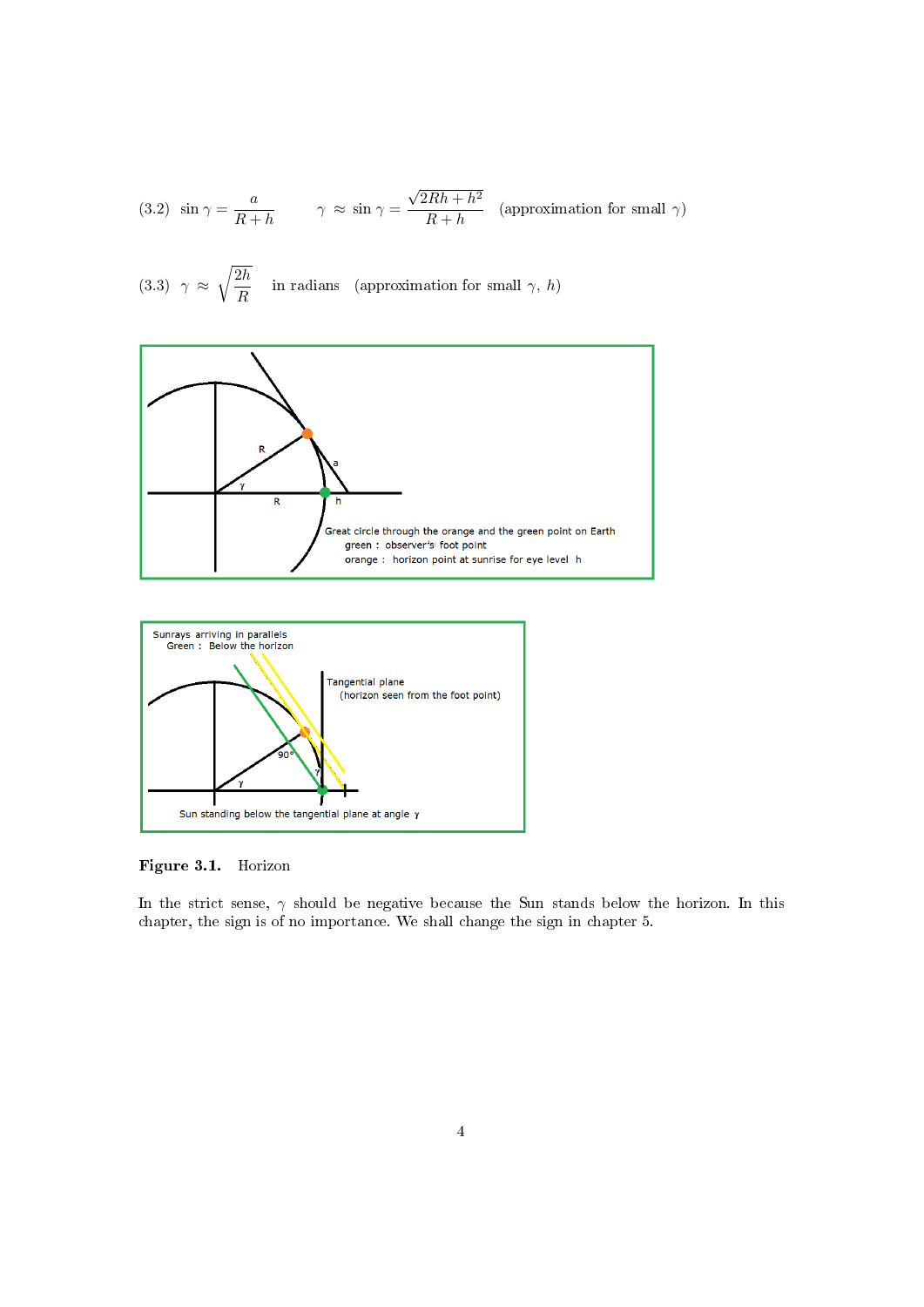#### 4. Radius of the Earth calculated at equinox

Figure 4.1. shows, somewhat simplified, the perspective of an observer A at sea level. He sees the Sun rising at the intersection of his horizon with the Sun's path along the celestial sphere. The corresponding angle 90°  $-\phi$  only depends on A's latitude  $\phi$ , and not on the time of the year. The orange lines refer to the position of the Sun at the moment when an observer B sees the Sun rise at the same place on the beach but from height  $h$ . At this moment, for  $A$  the Sun ist still below the horizon; the Sun will move along the path  $\beta$ , thus connecting the two risings for B and A.

In figure 4.1.  $\beta$  and  $\gamma$  are parts of curves on the celestial sphere. They require the application of spherical trigonometry; parts of great circles are given as angles. Figure 4.2. shows that  $\beta$  is not part of a great circle, except at equinox when the path of the Sun (green-orange) goes along the equator of the celestial sphere (declination  $\delta = 0$ ). For this reason, this chapter only deals with the equinox. (Figure 4.2, shows the general case; the path of the Sun goes along a more northernly small circle; in chapter 5., we will come back to this case.)

Spherical trigonometry provides  $\cos \phi = \tan \gamma / \tan \beta \approx \gamma / \beta$  for small angles. This approximation matches with the corresponding result in plane trigonometry. Now everything is prepared for the calculation of R.



Figure 4.1. Sunrise



Figure 4.2. Celestial sphere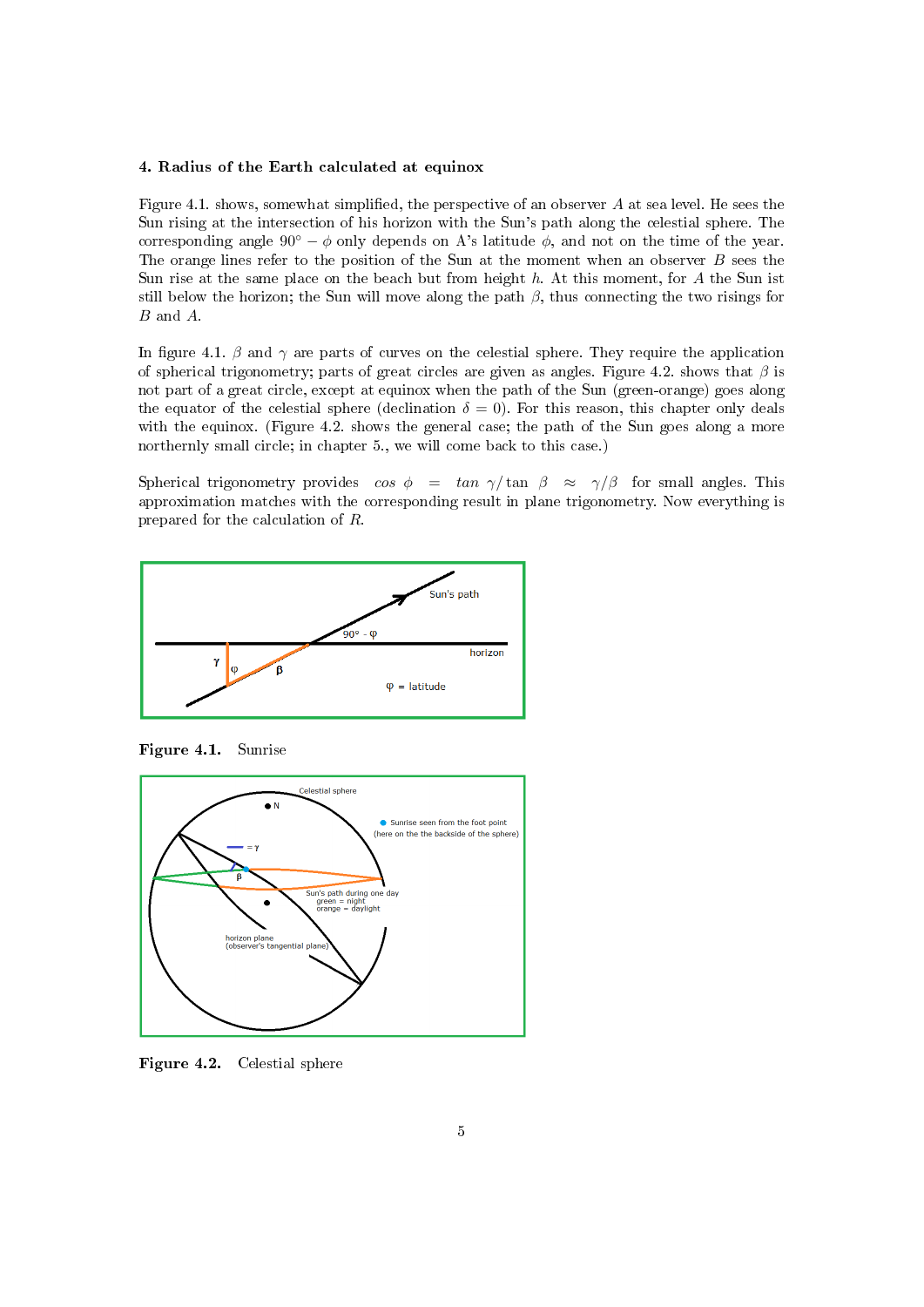(4.1) 
$$
\beta = \frac{\gamma}{\cos \phi} \approx \frac{\sqrt{2h/R}}{\cos \phi}
$$
 (figure 4.1. und (3.3))

$$
(4.2) \t t = \frac{\beta}{2\pi} \approx \frac{\sqrt{h/2R}}{\pi \cos \phi}
$$

$$
(4.3) \quad R \approx \frac{h}{2\pi^2 \cos^2 \phi \ t^2} \qquad U \approx \frac{h}{\pi \cos^2 \phi \ t^2}
$$

(4.4) 
$$
R \approx \frac{(\sqrt{h_1} - \sqrt{h_2})^2}{2\pi^2 \cos^2{\phi} (t_1 - t_2)^2}
$$
  $U \approx \frac{(\sqrt{h_1} - \sqrt{h_2})^2}{\pi \cos^2{\phi} (t_1 - t_2)^2}$ 

Colin Wright got the same results by pursuing another reasoning (see [2]).

In  $(4.2)$  t is the time measured in days for the sunrays going down a pole of height h. Remember that  $t = \beta/(2\pi)$  only holds at equinox because  $2\pi$  stands for the full circumference of a great circle.

In (4.4) time measurements  $t_1$  and  $t_2$  are taken for sunrise watched from heights  $h_1$  and  $h_2$ .

 $(4.3)$  and  $(4.4)$  provide a first result how we can estimate the radius of the Earth without having to move very much. The calculation requires the knowledge of our latitude (not a great problem - just look at the North Star); and the measurement must be taken at equinox.

## 5. General calculation of the radius of the Earth

For  $\delta \neq 0$ , figure 4.1. can no longer be applied. Figure 5.1. shows the reason: Now, the path of the Sun in figure 4.1. ist not a great circle any more; instead, it goes along the small circle shown in figures 4.2. and 5.1. The blue arrow in figure 5.1. points to the critical part of the path. If we would take figure 4.1. as a basis for further calculation this would amount to describing the path of the Sun as a great circle with identical rising angle  $90° - \phi$ . This great circle (which we cannot use) is also included in figure 5.1. - So we need another approach than in chapter 4. We will use equatorial and horizontal coordinates.

The equatorial system describes the Sun's position by *declination*  $\delta \in [-23, 43^{\circ}, +23, 43^{\circ}]$  and the time of the day  $\tau \in [0^{\circ}, 360^{\circ})$ ; figure 5.1. is an example for this system.

Cartesian coordinates in the equatorial system:

 $\tilde{x} = -\cos \delta \cos \tau$  $\tilde{y} = \cos \delta \sin \tau$  $\tilde{z} = \sin \delta$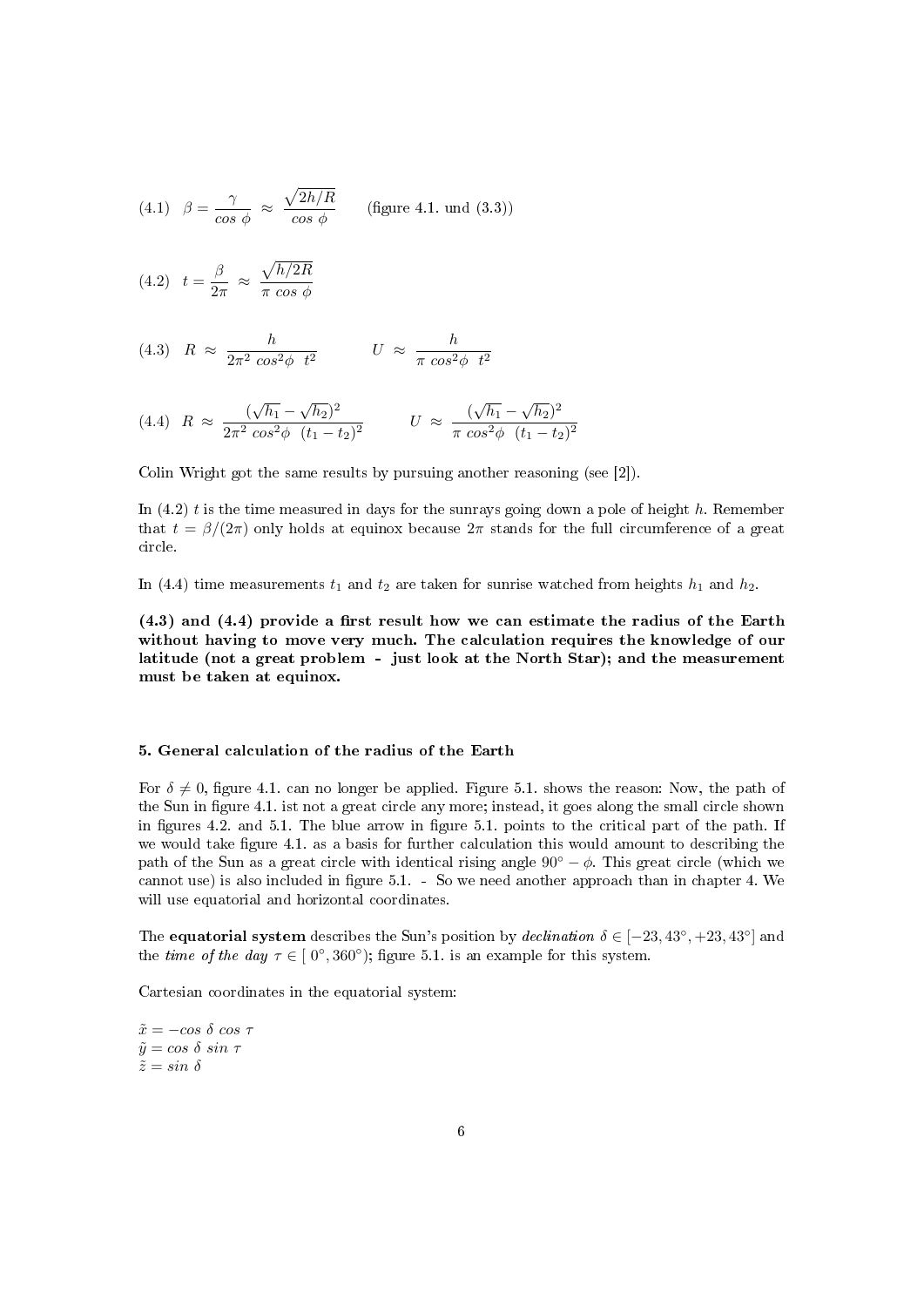

Figure 5.1. Horizon plane and the path of the Sun

In the horizontal system the horizon plane lies horizontally, and compared to the equatorial system, tilted by 90° –  $\phi$ . The position of the Sun is described by his *height*  $\gamma \in [-90^{\circ}, +90^{\circ}]$ above or under the horizontal plane and his *geographic compass direction*  $A \in [0^{\circ}, 360^{\circ})$  as viewed by an observer on Earth.

Cartesian coordinates in the horizontal system:

 $x = -\cos \gamma \cos A$  $y = cos \gamma sin A$  $z = sin \gamma$ 

Conversion of the cartesian coordinates:

 $x = \tilde{x} \sin \phi - \tilde{z} \cos \phi$  $y = \tilde{y}$  $z = \tilde{x} \cos \phi + \tilde{z} \sin \phi$ 

This gives:

(5.1)  $\sin \gamma = z = \tilde{x} \cos \phi + \tilde{z} \sin \phi = -\cos \delta \cos \tau \cos \phi + \sin \delta \sin \phi$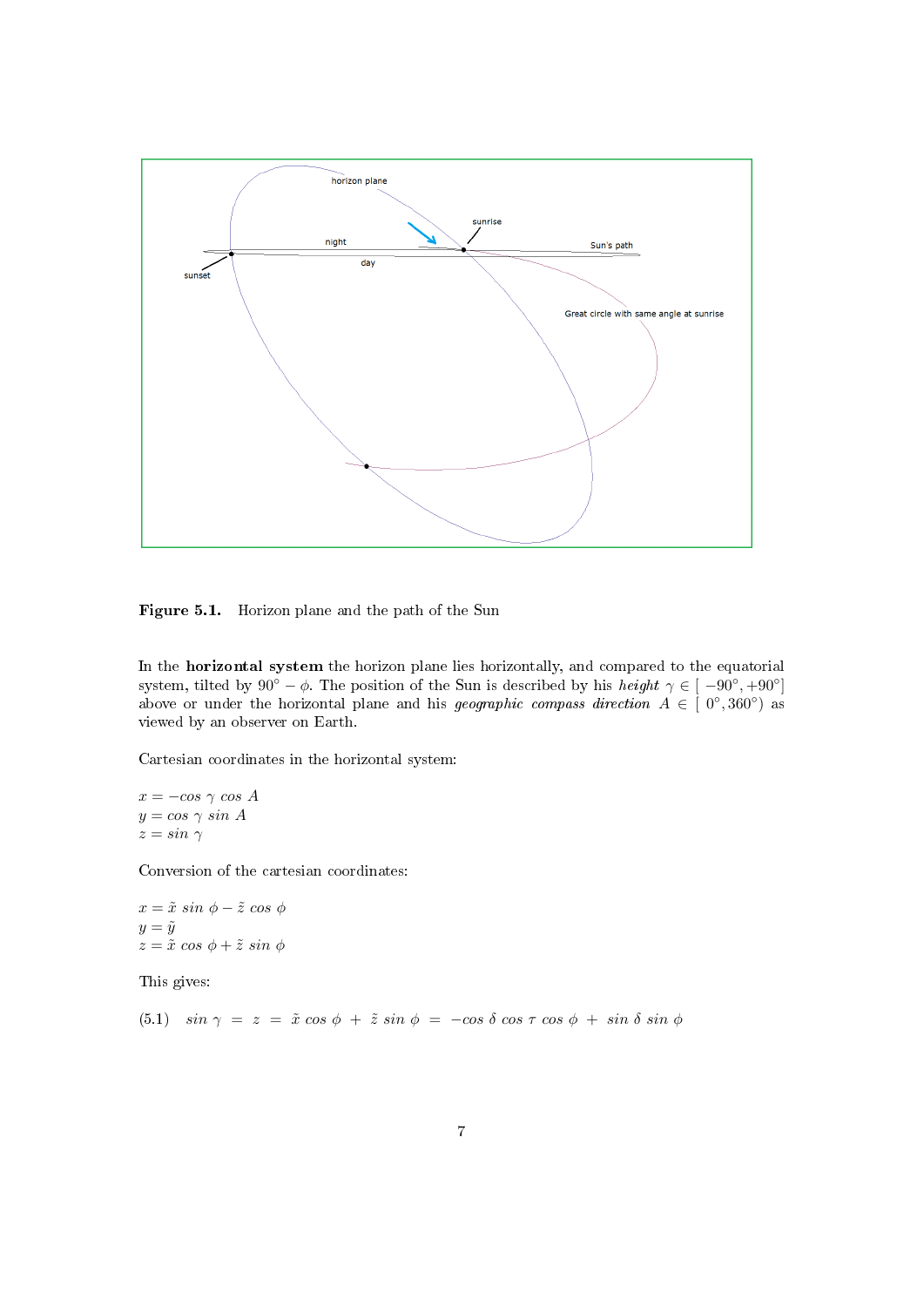(5.2) 
$$
\tau = \arccos \frac{\sin \delta \sin \phi - \sin \gamma}{\cos \delta \cos \phi} \approx \arccos \frac{\sin \delta \sin \phi + \sqrt{2h/R}}{\cos \delta \cos \phi}
$$

(approximation according to (3.2), (3.3))

 $\gamma$  in (5.2) has a different sign as in chapter 3. because the Sun stands below the horizon.

(5.3) 
$$
\delta = 0 \longrightarrow \tau \approx \arccos \frac{\sqrt{2h/R}}{\cos \phi}
$$

$$
(5.4) \quad R \approx \frac{2h}{(\cos \tau \cos \delta \cos \phi - \sin \delta \sin \phi)^2}
$$

$$
(5.5) \quad \delta = 0 \quad \longrightarrow \quad R \, \approx \, \frac{2h}{(\cos \tau \, \cos \, \phi)^2}
$$

 $\tau$  in (5.2) - (5.5) is not a time interval but an instant of time given in [0, 2 $\pi$ ] (one day). For obtaining  $t$  as in chapter 4. (unit: one day) one has to subtract the right side of  $(5.2)$  from the  $\tau$ -value for  $h = 0$  and then to divide by  $[0, 2\pi)$ :

(5.6) 
$$
t \approx \frac{1}{2\pi} \left( \arccos(\tan \delta \tan \phi) - \arccos \frac{\sin \delta \sin \phi + \sqrt{2h/R}}{\cos \delta \cos \phi} \right)
$$

$$
\implies \sqrt{2h/R} \approx \cos(\arccos(\tan \delta \tan \phi) - 2\pi t) \cos \delta \cos \phi - \sin \delta \sin \phi
$$

$$
(5.7) \quad \delta = 0 \quad \longrightarrow \quad t \approx \frac{1}{2\pi} \arcsin \frac{\sqrt{2h/R}}{\cos \phi}
$$

(5.8) 
$$
R \approx \frac{2h}{(\cos(\arccos(\tan \delta \tan \phi) - 2\pi t) \cos \delta \cos \phi - \sin \delta \sin \phi)^2}
$$

(5.9) 
$$
\delta = 0 \longrightarrow R \approx \frac{2h}{(\sin 2\pi t \cos \phi)^2}
$$

(4.2) is an approximation for (5.7) using  $\arcsin x \approx x$  for small x. (4.3) is an approximation for (5.9) using  $sin x \approx x$  for small x.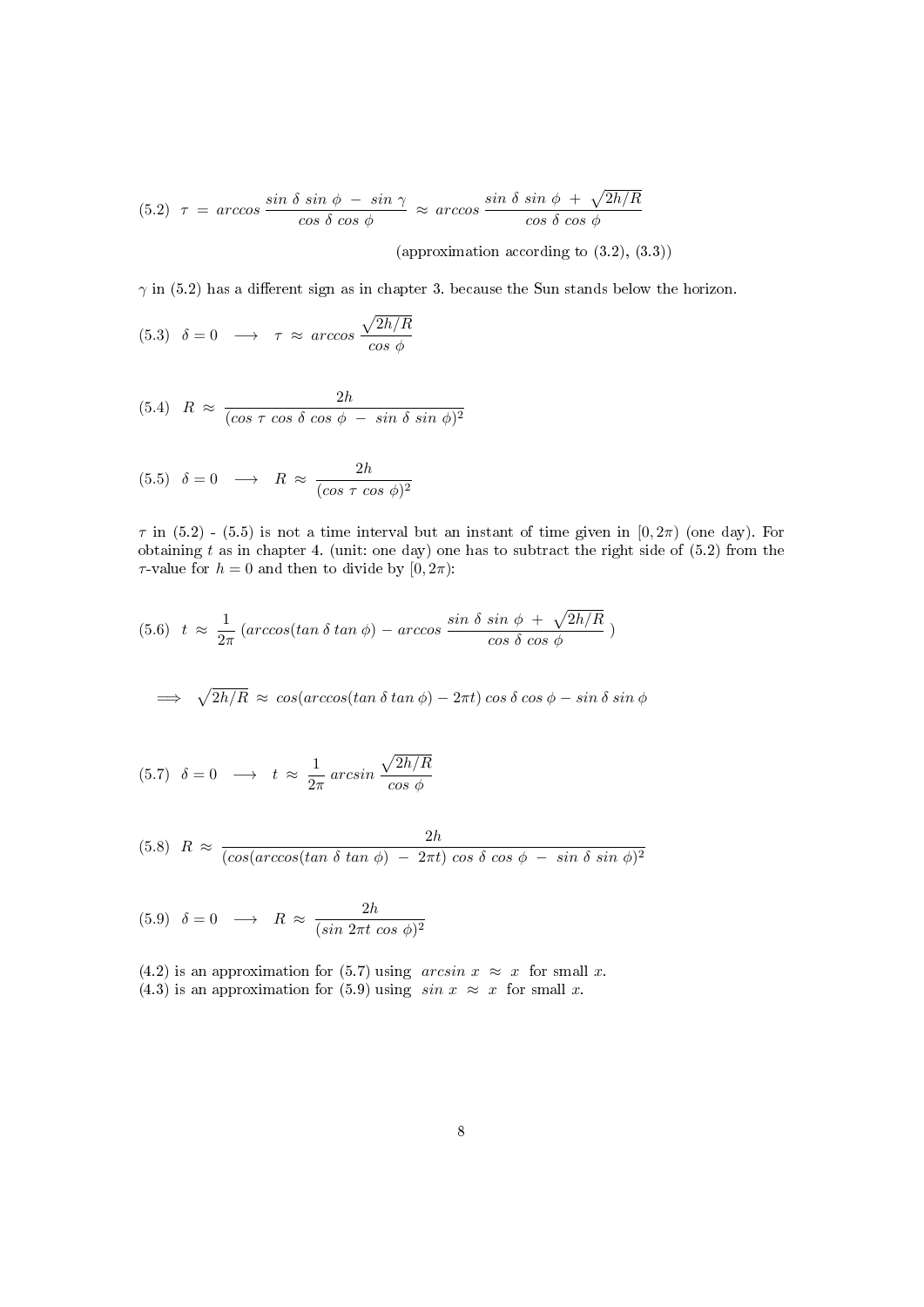## Application

All calculations should be performed only for small heights  $h$  in order for the approximative formulae to be sufficiently exact.

#### Equinox :

With stopwatch :  $(4.4)$  is the most suitable formula for the calculation of R. If the second time measurement is taken at the foot of the pole  $(h_2 = 0)$  take  $(4.3)$  or  $(5.9)$ .

With clock : If a clock showing local time is available a single measurement will suffice! (5.5) provides the result.

#### Off-equinox seasons :

With stopwatch :  $(5.8)$  should be applied. The second measurement has to be taken at the foot of the pole. - For two heights  $h_1 > h_2 > 0$  as in (4.4) we get by (5.6)

$$
(5.10) \t t_1 - t_2 \approx \frac{1}{2\pi} \left( \arccos \frac{\sin \delta \sin \phi + \sqrt{2h_2/R}}{\cos \delta \cos \phi} - \arccos \frac{\sin \delta \sin \phi + \sqrt{2h_1/R}}{\cos \delta \cos \phi} \right)
$$

and can numerically compute R.

With clock : If a clock showing local time is available a single measurement will suffice! (5.4) provides the result.

## Example 1

 $\phi = 54.19^{\circ}$  (Heligoland, East coast)  $\delta = -5^{\circ}$  (8th March)

We take the time between the Sun's touching the top resp. the foot of a pole at the shore :

 $h = 6.1 \, m$   $t = 33 \, sec$   $\longrightarrow$   $R \approx 6326.44 \, km$  (by (5.8))

## Example 2

 $\phi = 47.67^{\circ}$  (Lake Constance, South-East bank of Constance town)  $\delta = -20^{\circ}$  (22nd November)

We take the local time when the Sun touches the top of a flagpole at the shore :

 $h = 14 \text{ m}$   $\tau = 113.35^{\circ} = 7 : 33 : 24 \text{ am}$   $\rightarrow$   $R \approx 6699.51 \text{ km}$  (by (5.4))